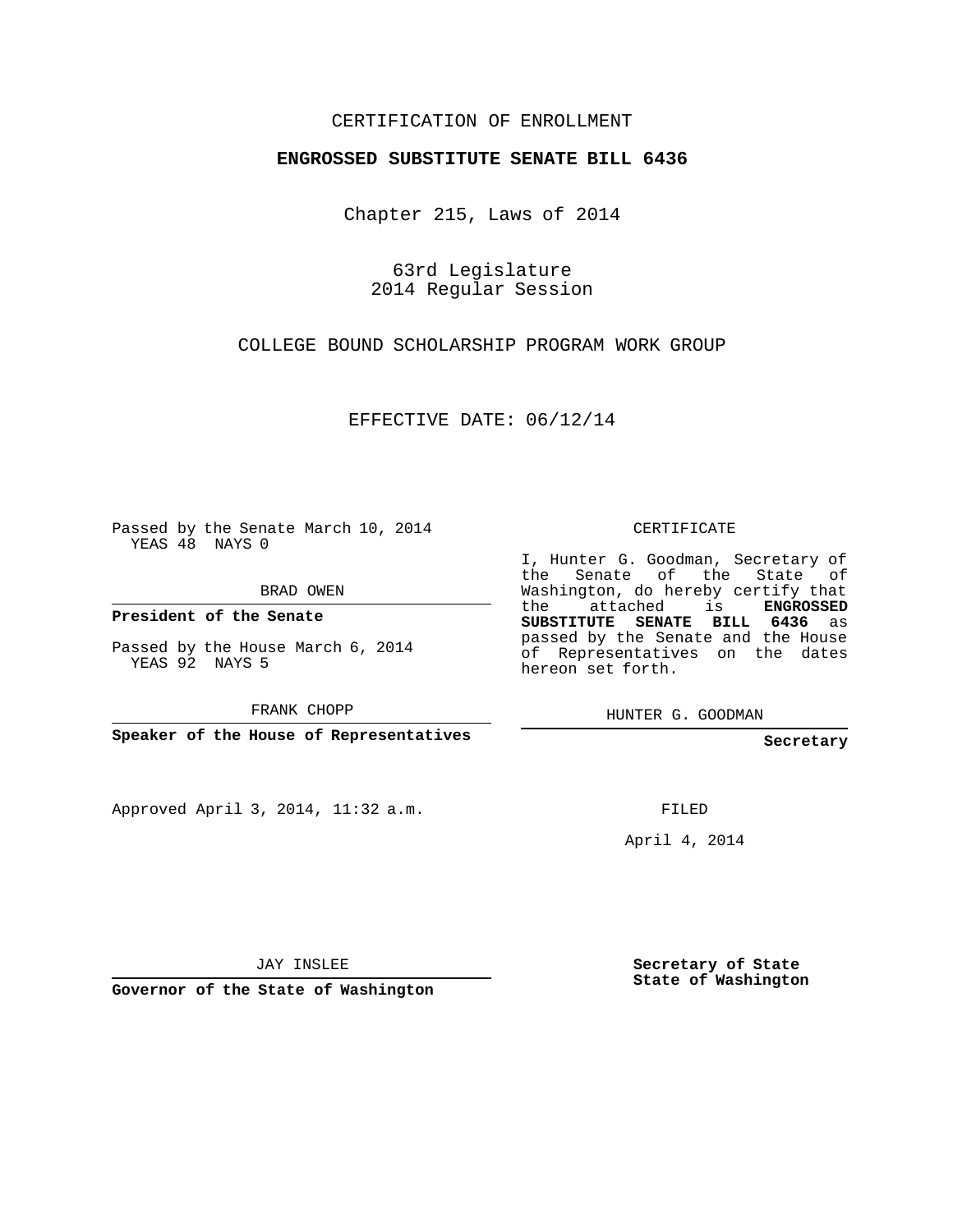## **ENGROSSED SUBSTITUTE SENATE BILL 6436** \_\_\_\_\_\_\_\_\_\_\_\_\_\_\_\_\_\_\_\_\_\_\_\_\_\_\_\_\_\_\_\_\_\_\_\_\_\_\_\_\_\_\_\_\_

\_\_\_\_\_\_\_\_\_\_\_\_\_\_\_\_\_\_\_\_\_\_\_\_\_\_\_\_\_\_\_\_\_\_\_\_\_\_\_\_\_\_\_\_\_

AS AMENDED BY THE HOUSE

Passed Legislature - 2014 Regular Session

## **State of Washington 63rd Legislature 2014 Regular Session**

**By** Senate Higher Education (originally sponsored by Senators Frockt, Bailey, Kohl-Welles, and Hargrove)

READ FIRST TIME 02/07/14.

 AN ACT Relating to creating a work group to make recommendations for the continued viability of the college bound scholarship program; creating new sections; and providing an expiration date.

BE IT ENACTED BY THE LEGISLATURE OF THE STATE OF WASHINGTON:

 NEW SECTION. **Sec. 1.** The legislature finds that while the college bound scholarship program was created in 2007, the first cohort of scholarship recipients entered institutions of higher education in 2013 and emerging data shows that the program is a success. However, the legislature further finds that the program faces long-term challenges. Therefore, the legislature intends to create a work group to make recommendations to ensure the program is viable, productive, and effective.

 NEW SECTION. **Sec. 2.** (1)(a) A college bound scholarship program work group is established. The work group shall consist of the following members:

 (i) Two members of the house of representatives, with one member representing each of the major caucuses and appointed by the speaker of 18 the house of representatives;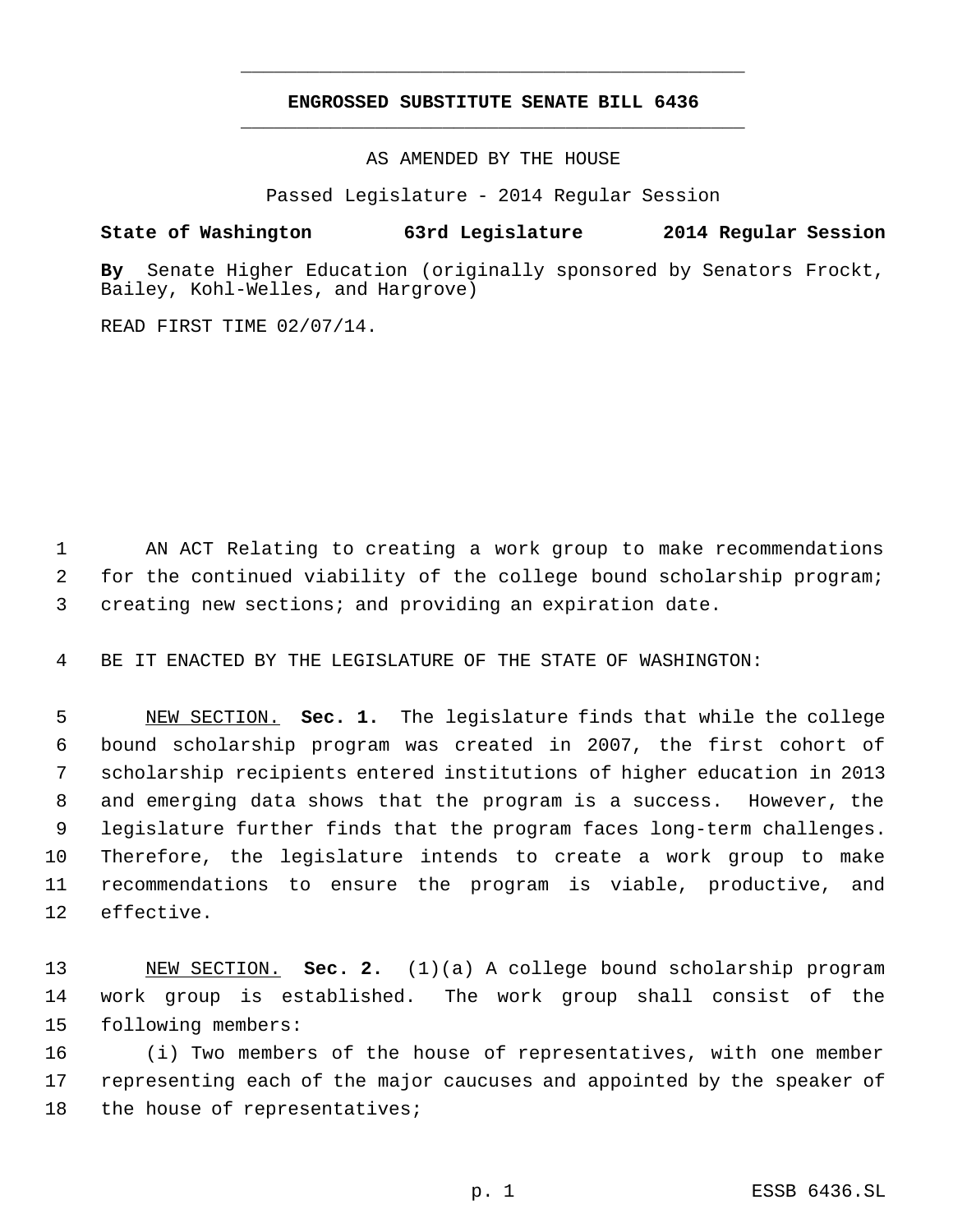(ii) Two members of the senate, with one member representing each 2 of the major caucuses and appointed by the president of the senate;

 (iii) One representative of the four-year institutions of higher education as defined in RCW 28B.10.016, selected by the presidents of those institutions;

 (iv) One representative of the state's community and technical college system, selected by the state board for community and technical colleges;

 (v) One representative of a private, nonprofit higher education institution as defined in RCW 28B.07.020(4), selected by an association of independent nonprofit baccalaureate degree-granting institutions;

12 (vi) One representative from the student achievement council;

 (vii) One representative from a college scholarship organization that is a private nonprofit corporation registered under Title 24 RCW 15 and qualified as a tax-exempt entity under section  $501(c)(3)$  of the federal internal revenue code, with expertise in managing scholarships and college advising;

 (viii) One nonlegislative representative appointed by the governor; and

(ix) One representative from the middle school system.

(b) All members must be appointed by June 30, 2014.

 (c) The work group shall appoint its own chair and vice chair and shall meet at least once but no more than five times in 2014.

 (d) Legislative members of the work group shall serve without additional compensation, but shall be reimbursed in accordance with RCW 44.04.120 while attending meetings of the work group. Nonlegislative members of the work group may be reimbursed for travel expenses in accordance with RCW 43.03.050 and 43.03.060.

 (2) The work group shall submit a report to the governor and the legislature by December 31, 2014, with recommendations for making the college bound scholarship program viable, including but not limited to funding.

 (3) Staff support for the work group shall be jointly provided by senate committee services and the house of representatives office of program research, with the office of financial management presenting data as needed.